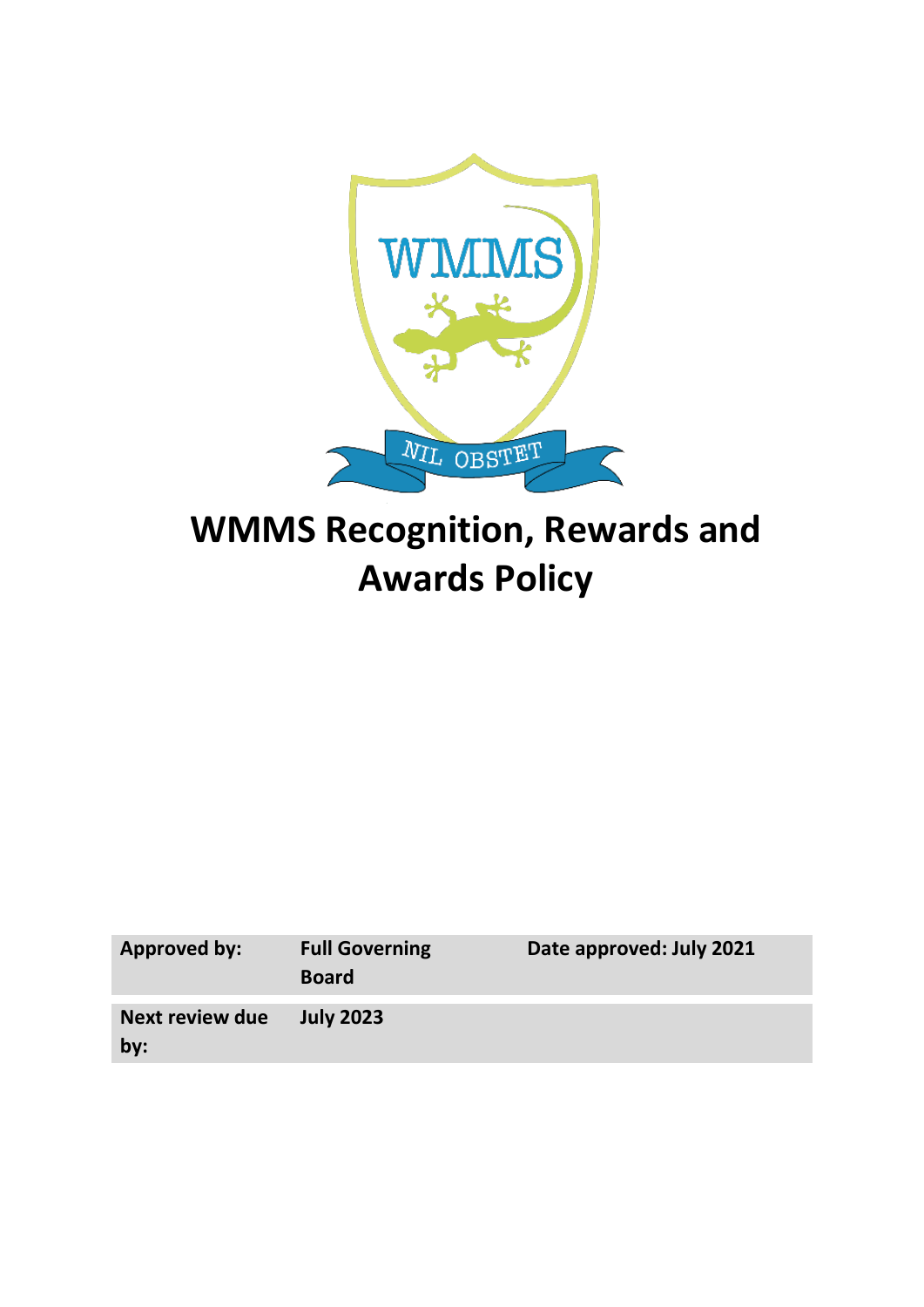## **WMMS Recognition, Rewards and Awards Policy**

## **Rationale**

West Moors Middle School aims to encourage and celebrate the success of all its students in all areas of school life, and to ensure that personal commitment and achievement is acknowledged, rewarded, and recorded.

We acknowledge the importance of praise and reward and seek to promote and reinforce our expectations of students at any given and relevant opportunity. We recognise that students thrive on praise, the thrill of success and the glow of recognition. It is the aim of our system to ensure that pupils are continually able to gain recognition for their actions, efforts, and achievements. We must ensure that students of all abilities across the school can benefit from our rewards process and that there is a consistent approach.

## **Finding ways to reward must be at the heart of our teaching.**

We must reward whenever possible:

- $\triangleright$  Formally or informally
- $\triangleright$  Publicly or discretely
- $\triangleright$  Regularly
- $\triangleright$  Consistently
- $\triangleright$  Sincerely

#### **Rewards systems in our school should link into:**

- $\triangleright$  Effort
- > Attainment
- $\triangleright$  Progress
- $\triangleright$  Behaviour
- $\triangleright$  Attendance and punctuality
- $\triangleright$  Caring for others/ kind actions
- $\triangleright$  Participation
- Uniform compliance
- $\triangleright$  Positive attitude / enthusiasm
- $\triangleright$  Respectful behaviour

We consulted with our students through student conferencing and the school council to incorporate their views on reward structures and for their clarification as to what should be rewarded and how we can further develop / improve our rewards systems.

## **A variety of methods of rewards exist at West Moors Middle School which include:**

- $\triangleright$  Verbal praise
- $\triangleright$  Praise (House) points
- $\triangleright$  Kindness certificates
- $\triangleright$  Postcards home
- 'Learning to Learn' certificates
- $\triangleright$  Lapel badges (bronze, silver, gold, platinum)
- $\triangleright$  Acknowledgement through assemblies
- $\triangleright$  Positive phone call home
- $\triangleright$  Public display of high-quality work
- $\triangleright$  VIP Certificates (chosen by peers)
- $\triangleright$  Attendance Awards for KS2 and KS3
- $\triangleright$  Head Teachers Certificate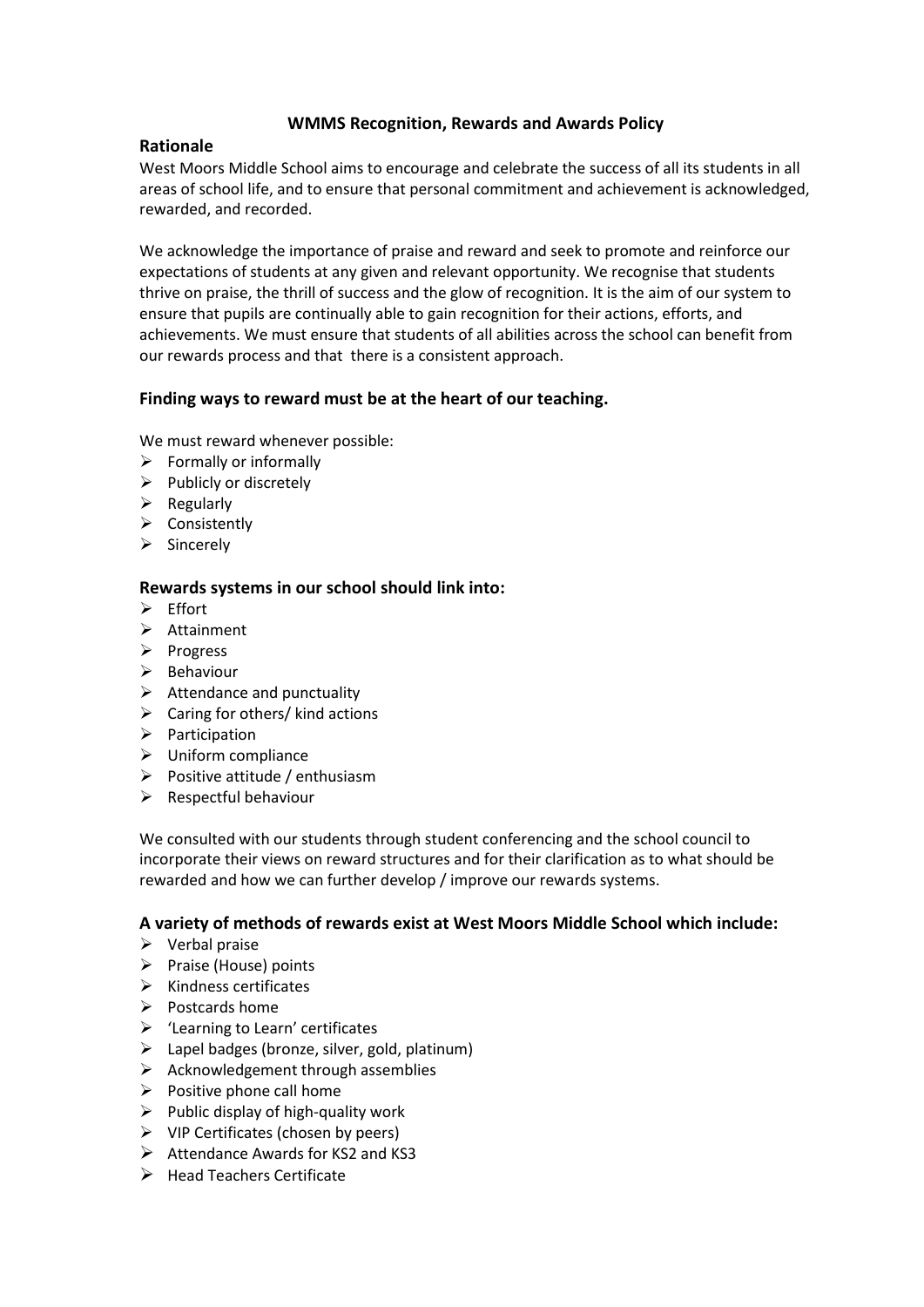$\triangleright$  Whole School Rewards and Single Events

### **Rewards: Praise (House) Points**

At West Moors Middle School, we adopt a vertical housing system that groups our pupils and staff into four coloured houses. These houses are named after species of lizards which depicts our school emblem. The houses are:

- Iguana Blue
- Komodo Green
- Gecko Red
- Sand *–* Yellow

Our Go4Schools House Point system is designed to encourage children to make their best effort to develop morally, socially, and academically. This will actively promote:

- Care courtesy, resilient friendships, supporting others, resolving differences and looking after their own and others' property
- Working skills independence, collaboration and taking responsibility
- Quality of work sustaining recent progress, new progress and care in presentation
- Growth Mindset

We recognise that if you want to increase good behaviour, it is necessary to reward it, when it occurs. We call this 'catch them being good'.

In our 'Go4Schools' House Point scheme: Praise (House) points are given by all staff during class time, breaks and lunchtime and these points link with their house teams. All staff seek to reward all children consistently, and class teachers monitor the fair distribution of awards.

Praise (house) points are awarded on the 'Go4Schools' platform. The following points will be given to recognise good behaviour within school:

- P1: Single house point
- P2: Double house point
- P3: Praise phone call teacher/ tutor
- P4: Post card home (sent via parent mail weekly)
- P5: Phone Call Senior Leadership Team
- P6: Certificate in assembly
- P7: Representing the school
- P8: Sports award
- P9: Student of the term (also displayed on school noticeboard)
- P10: Head Teachers Award (for exceptional individual acts)

**Reward Assemblies** – Reward assemblies will be held each term to formally recognise students who have done well. Categories of recognition are:

- 100% attendance
- Improved attendance / punctuality
- Best effort in subject areas
- Number of praise points achieved
- Individual achievements